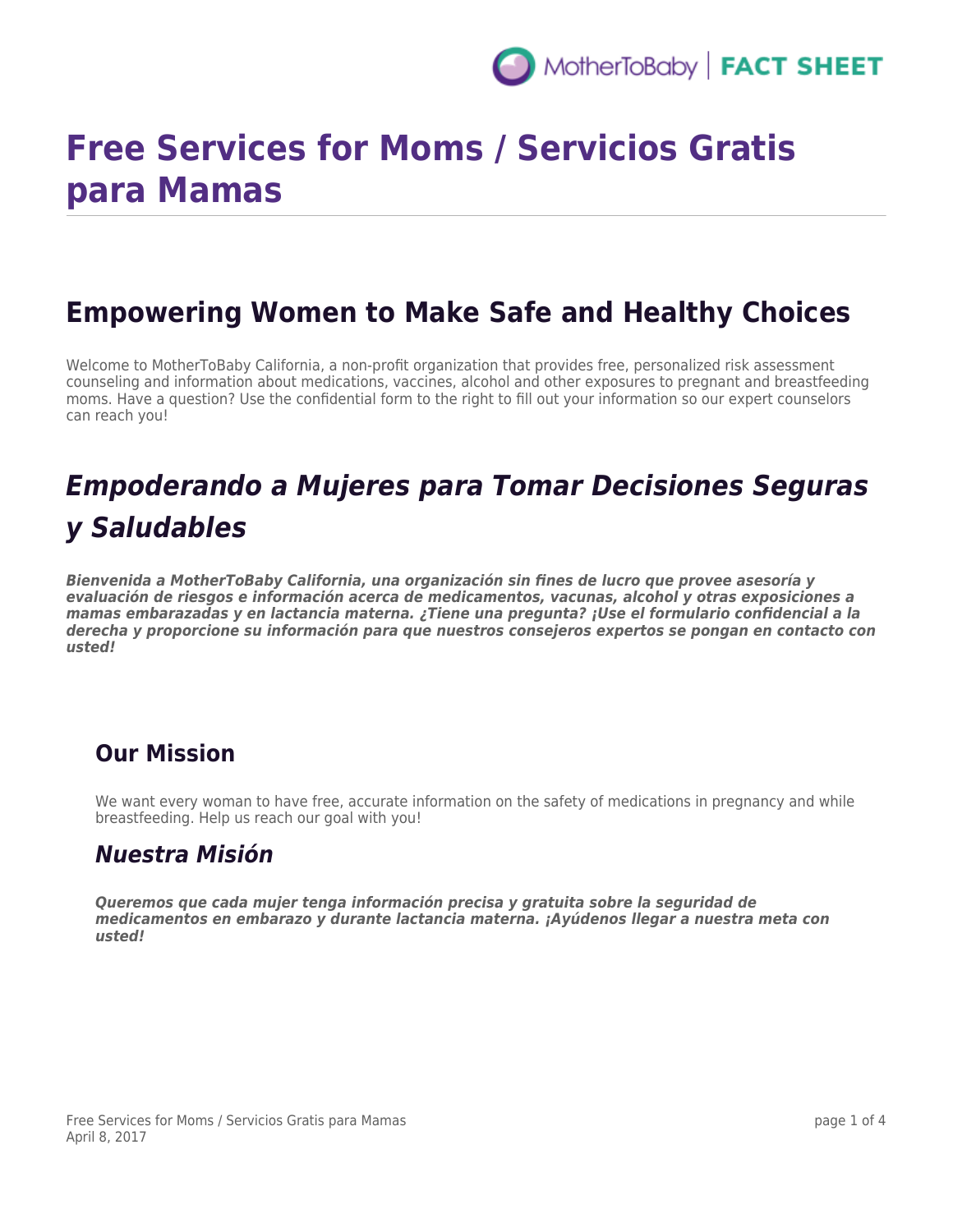







We are partnering with the California Border Healthy Start Project (CBHS), a program started by PCI (Project Concern International), to increase support for pregnant and breastfeeding women by providing information on common exposures that result in unnecessary risks, complications and birth defects.

*Estamos colaborando con California Border Healthy Start Project (CBHS), un programa iniciado por PCI (Project Concern International), para aumentar el apoyo a mujeres embarazadas y en lactancia materna, proporcionando información sobre exposiciones comunes que resultan en riesgos innecesarios, complicaciones y defectos congénitos.*

## **Learn More About Our Services /** *Aprenda más acerca de nuestros servicios*

**Our Website (English)**

**Counseling & Information /** *Consejería e Información-Mamas como TU* **(English)**

**Pregnancy Studies /** *Nuestros Estudios de Embarazo* **(English)**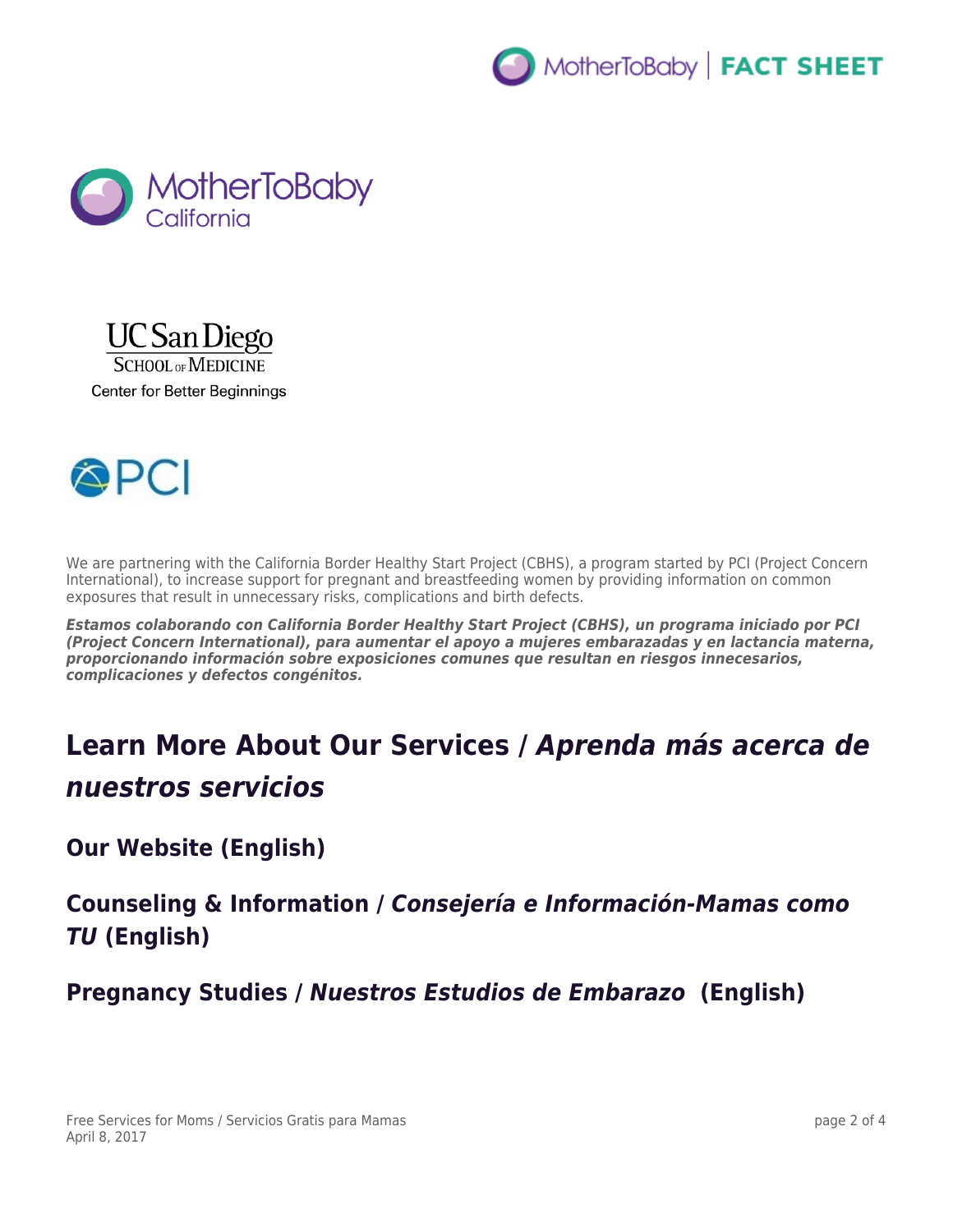

#### *Nuestra Nueva Página Web MotherToBaby.org* **(español)**

#### **Study Exam /** *Examen de Seguimiento Pediátrico Especializado para Participantes de Estudios MotherToBaby California* **(English)**

#### **Did You Know?**

MotherToBaby California can help you access information and services during pregnancy and breastfeeding.

#### *¿Sabía Que?*

*CBHS y MotherToBaby California le puede ayudar acceder información y servicios durante embarazo y lactancia materna.*

**We're breaking down barriers of accessing information so all women have the opportunity to have healthy babies.**

*Estamos rompiendo barreras de acceder información para que todas las mujeres tengan la oportunidad de tener bebes saludables.*

### **Let's Connect /** *¡Conectémonos*